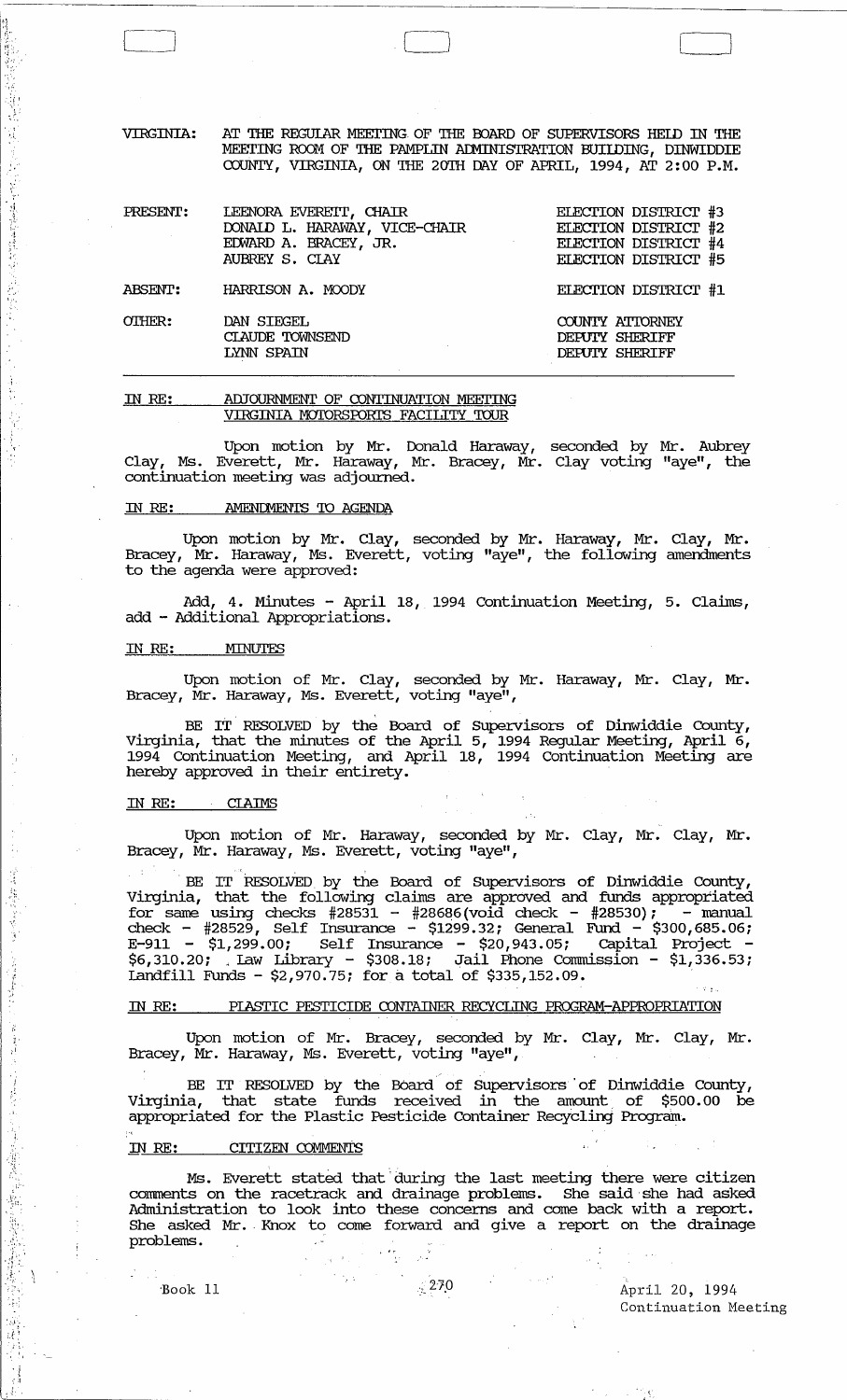Mr. Wayne Knox, Director of Planning, stated that several meetings had taken place since the last Board of Supervisors meeting. He said contractors, developers and representatives from Virginia Department of Transportation have met concerning Chesdin Forest and West Drive. Mr • Knox made the following statements about these drainage issues.

- 1. Chesdin Forest -In order for this subdivision to be taken into the state system, the streets must be regraded, repaved, side ditched and culverts must be re-set and dug over. The drainage ditch between sequoia Court and Sequoia Road must be addressed because the drainage ditch is not able to handle the water sufficiently.
- 2. West Drive -David Meloy, developer, has been working with residents along with Richard crowder, redigging and realigning ditches and the problems should be taken care of by the weekend.
- 3. Sysonby Ridge Mansfield Walkers Landing -Meeting next Thursday morning, 8:00 a.m. with contractors and developers.
- 4. Cox Road -Looking into a problem along this road.

Mr. Knox added that new developments coming along are required to specify how drainage is going to be handled. He said they are trying to get the problems taken care of early.

Mr. Bracey asked who would bear the expense of reworking these road. Mr. Knox answered that the developers would bear the expense.

Ms. Everett asked Mr. Burgess to give an update on the concerns with the Virginia Motorsports Park facility.

Mr. Burgess stated that he had been to the facility and also had been in the vicinity where many of the complaints stem. He stated that he had heard first hand from the property owners. He also had meetings with Ken Kohrs, Manager, Virginia Motorsports Park, and he felt they were interested in being a good neighbor and doing things to minimize the effects of the noise on the surrounding community. He said the improvements have not been completed and it is unjust to judge them until their improvements have been completed. He added that he felt there were some things that could be done as far as landscaping and as soon as the foliage is done it may lessen the intensity of the noise. He stated that in order to minimize the problem, first you have to know how it originates, where it goes, and what the conditions are that cause the sound to go in a particular direction. He said this was a joint venture between the county and the facility and the public was welcome to join in the process.

Mr. Haraway stated that there seemed to be an effort on the part of the racetrack officials to improve the situation. He felt there needed to be a wait and see approach to the problem.

Ms. Everett then opened the citizen comment period.

1. Ken Kohrs - General Manager, Virginia Motorsports Park, stated that he asked Dale Foley, one of the owners and subcontractors of the project, about some of the improvements. He said Mr. Foley indicated that there are about 400, 000 cubic yards of dirt that have been moved to specific locations with the idea of deflecting the noise which eliminates from the racetrack. He stated that the project is not complete yet and additional dirt needs to be moved and sound barriers need to be moved into place along with landscaping and natural foliage. His next point is that the business that they are in will never be quiet. '!he facility will hold many uses outside of the motorsports arena for the community. He said festivals, fairs, or fundraising activities for the carmnunity were some of many uses. He asked Mr. Burgess to facilitate a forum between a citizens delegation and representatives from management and ownership of the racetrack, which will make communication with citizens more responsive. He said he did not feel that this problem would be solved by negative comments hurled from newspaper, television, and radio.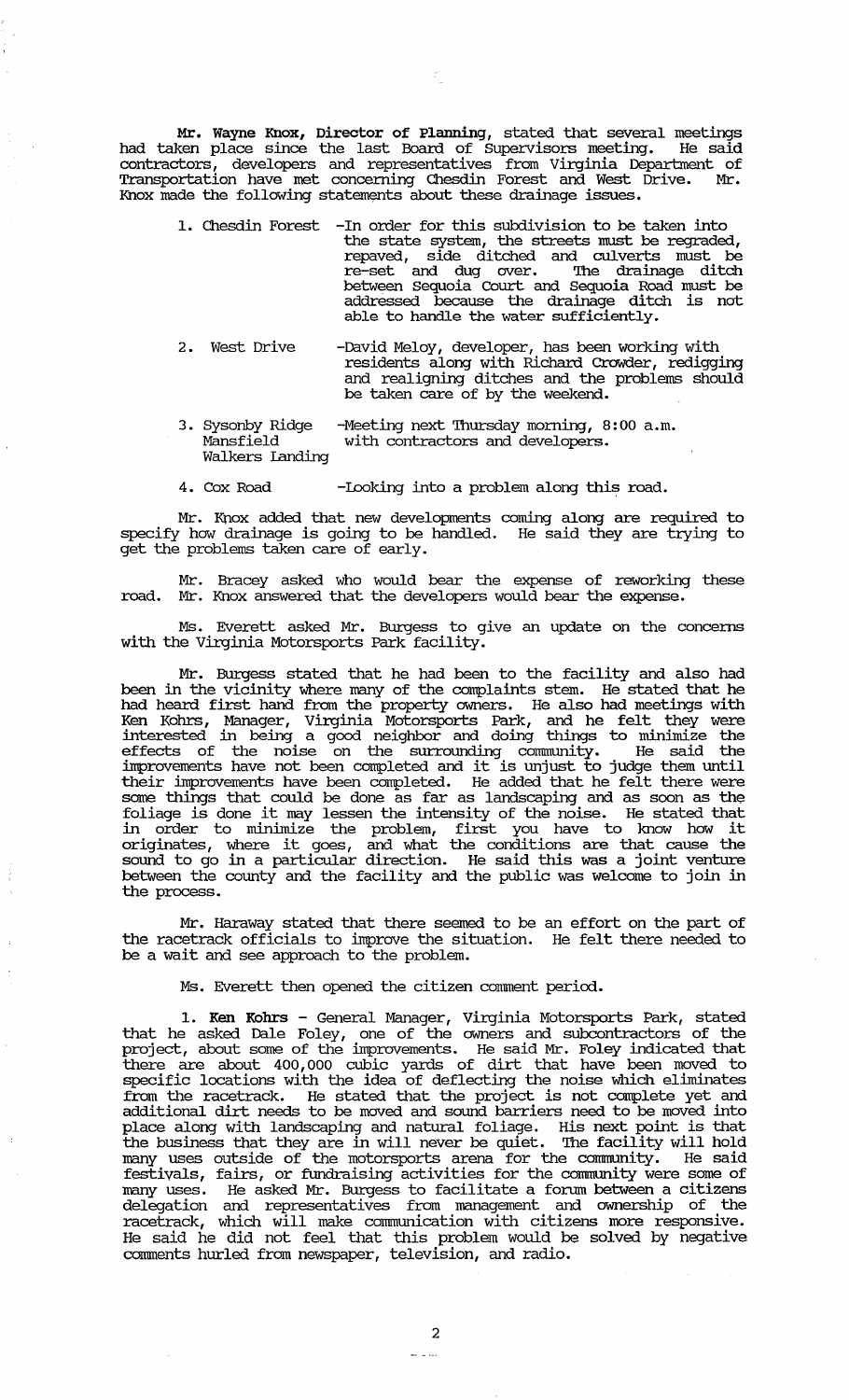2. **Mr.** Robert Ragsdale - 8511 Boydton Plank Road, stated that he was continuing to have problems with the noise generated from the  $r$ acetrack. He said he was speaking for quite a few citizens. He also stated that he felt he deserved peace and quiet in his neighborhood. He added that church services are even hard to hear at Pine Grove Church with the noise. Mr. Ragsdale then asked what happened to the moclulars that the raceutack. The said he was speaking for quite a few citizens. The also<br>stated that he felt he deserved peace and quiet in his neighborhood. He<br>added that church services are even hard to hear at Pine Grove Church with<br>the

[~ [ J

Mr. Bracey stated that the modulers have been installed and are in use at whatever school they were designated for. Mr. Bracey said the trailer at the Bus Garage was purchased with some funds for athletics. He said the trailer was not purchased with money budgeted for classroom space in Dinwiddie County Schools.

, Mr. Ragsdale then asked who gave the authority for the county Attorney to review tapes of the racetrack meeting for him and charge \$1,900.00.

Mr. Burgess said they were in the process of getting that infonnation prepared to give to him.

3. Gilbert Marek - 20719 Butterwood Road, asked Mr. Kohrs if the sound barriers would be included, not only where they are proposed, but also along the western side and end of the track. He said he had never experienced anything that could generate that much noise at any given time. He added that he would be willing to work on a committe to help resolve the noise problems.

. . 4. Ann Scarborough - stated that she had asked a question over a month ago and was promised an answer. She wanted to know if the answer would come in the form of a letter. Ms. Everett said they would. Mrs. Scarborough said that in an effort to call the Planning Department one day, it took her about 15 minutes to get a call through. She suggested there should be a separate number for each department. .

Staff commented that at different times of the day, the phones are busier than others. Mr. Clay commented that he called Ms. Ralph almost every day and he rarely had a problem getting through. Ms. Everett said they would look into the problem further.

IN RE: VIRGINIA DEPARIMENT OF TRANSPORTATION

Mr. Ronald Reekes, Resident Engineer, VDOT, gave the following ;report:

1. Rt. 750 - Presently does' not meet the stripe requirements or have the vehicle count, but will be reevaluated.

.<br>**2. Rt. 624 - The dip has been fixed.** 

3. Rt. ,609 & 626 - Request for a four-way stop does not meet the requirements .

Mr. Bracey asked that the persons who live at that intersection should be responded to by letter.

Mr. Reekes stated that to install a four way stop the requirement is 4,380 from the minor street and 7,200 from a major street totaling almost 12,000 vehicles a day.

4. Rt. 609 - Bridge that crossed Stony Creek, guard rails will be put up in 30 to 60 days.  $\mathcal{L}(\mathbf{w},\mathbf{w})$  , and  $\mathcal{L}(\mathbf{w},\mathbf{w})$  , and  $\mathcal{F}=\{g_{\alpha}\}_{\alpha\in\mathbb{N}}$ 

5. Grass cutting and resurfacing, schedule. wili begin. soon. The Adopt-A-Highway program is going strong.

Board Members had the following comments and requests:

Mr. Clay asked about potholes on Rt. 715. Mr. Reekes said the contractor would be meeting with them this afternoon and would be getting started before the end of the week.

Mr. Haraway asked about Rt. 600 under the Norfolk & Western<br>1 railroad underpass, where the drainage has stopped and it takes 2 to 3

 $\mathfrak{g}^+$  , "

,,'

1 . '; , .

 $\frac{1}{2}$ 

::: ,I, :1

" .

4

 $\cdot$  .  $\cdot$  .

Book 11 20, 1994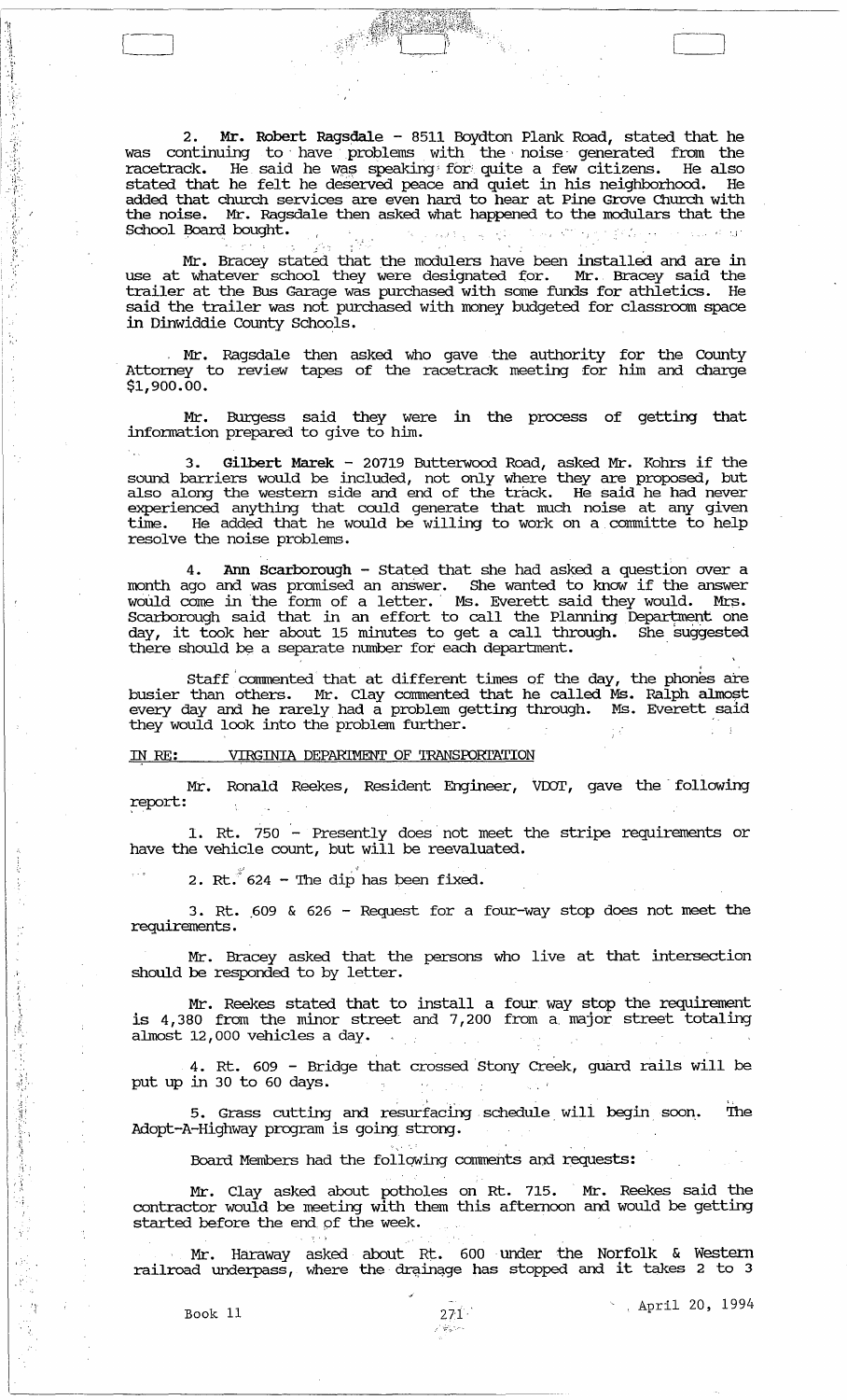days to unstop. He asked if there was anything that could be done to eliminate this problem because it has caused accidents.

Mr. Reekes stated that the problem has been corrected by blowing out the drain pipe. He said they also looked at the pipe to see if the size of the pipe was a problem.

Mr. Bracey stated that during the winter, the highway department came out and talked to him about the driveways and runoff ditches on Courthouse Rd.. after the new construction was completed. He said there was discussion about some of the drainage problems which were created for these citizens due to the new construction. It was promised that these problems would be taken care of and he wanted to know when they were going to be taken care of.

Ms. Everett asked about the truck traffic signs at Sunset and Franklin. Mr. Reekes said it would not be completed until the 30th of April. She also asked about the redesign of Rt. 1 and Rt. 226. Mr. Reekes said there was an opportunity off of Rt. 226 onto Rt. 601 Ferndale Rd., for a turn lane.

Mr. Clay commented that he felt it was a waste of taxpayers money to send eight men, and two expensive vehicles, to fix one pothole that one man with the proper equipment could fix in five minutes.

## IN RE: COMMISSIONER OF REVENUE

Mrs. Debbie Marston, was not present to give a report.

#### IN RE: TREASURER

Mr. Bill Jones, Treasurer, asked the Board Members if they had any questions of the report he submitted for review.

Donald Haraway asked Mr. Jones about the purchase of a Certificate of Deposit for \$671,000 through the Bank of McKenney at less than 3%. He stated that normally most people would purchase CD's at 4% range. He suggested that we study consolidating CD's where \$1 million or more is being invested.

Mr. Jones said that the trend over the last 2 weeks has been an increase in interest rates. He said no:rmally on the self insurance fund, they go on for a year and carry a higher percentage, but these continued for only 3 months to be able to get the interest recorded in this fiscal year's budget. Mr. Jones added that Government rates take on a different figure.

## IN RE: COMMONWEALTH ATTORNEY

Mr. Rainey was not present.

IN RE: SHERIFF

Mr. Heath was not present.

### IN RE: BUILDING INSPECIDR

Mr. Abernathy was unavailable. Mr. Everett reviewed the report for the Month of March.

## IN RE: ANIMAL WARDEN

 $\frac{1}{2}$ 

Mr. John Mellick, Animal Control Warden gave his report showing \$789.00 total revenue for the 1st Quarter of 1994.

Mr. Mellick said they were putting up signs in the community and within 5 to 6 days they were knocking on doors and doing spot checks. He said this educated people to the fact that a county dog license is required.

Mr. Mellick presented material specifications for the roof repair and extension for the pound. He quoted the bids received. Walter Witt-\$1,295.00, Dave's Roofing-\$4,200.00, Brown Brothers-No bid.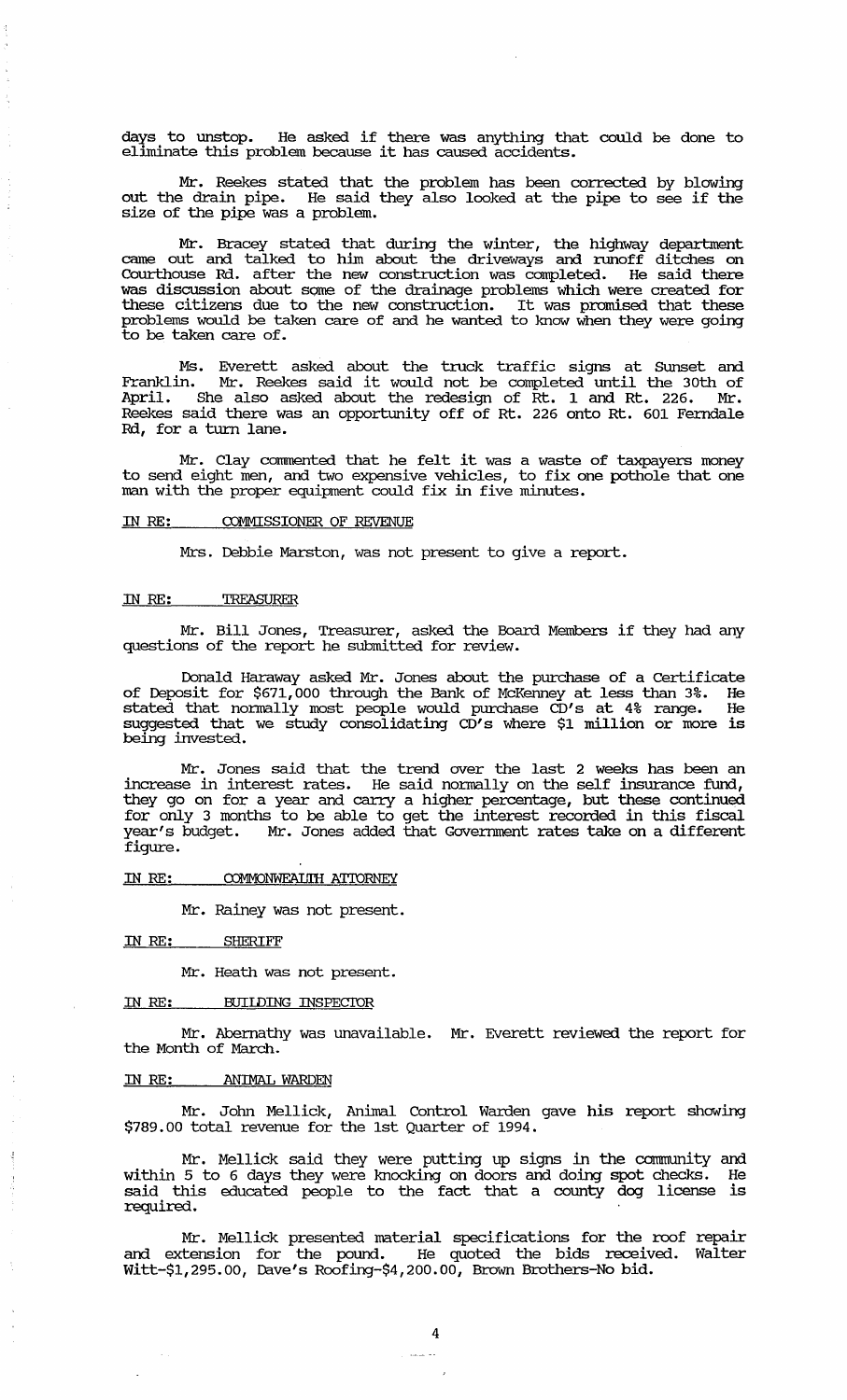He stated that . the purpose for this rear roof extension was to cover the refrigerator which now sits on the south side of the building. He said the addition was a:  $9'$  x 28' area and the concrete for the pad was poured last summer.

işatını,

Ms. Everett asked for a motion to accept one of the bids.

Upon lnotion by Mr. Clay, seconded by Mr. Haraway, Mr. Clay, Mr. Bracey, Mr. Haraway, Ms. Everett voting "aye", the bid for roof repair and extension was awarded to walter witt for \$1,295.00.

Mr. Mellick discussed the Micro-Chip identification program. He stated that this was a pennanent insertion of a micro-chip between the shoulder blades of the animal. He said this chip was the size of a grain of rice and was virtually impossible to remove. He stated that this was a very good way to track ownership of the animal and thus detennine liability. What he proposed to do would be to let the \$10.00 adoption fee absorb the \$5.75 cost of chip for each dogs.

Mr. Haraway asked how many chips would be used a year. Mr. Mellick stated that approximately 400 chips would be used.

After some discussion on the proposal, it was decided to postpone this proposal until the May 18, 1994 meeting.

The next issue Mr. Mellick brought up was the comparison for a different type of heating source for the pound. Mr. Mellick stated that an energy audit was being done by Southside Electric on April 26, 1994.

Ms. Everett said she had been receiving a number of calls from Brickwood subdivision.

#### IN *RE:* PIANNJNG DEPARTMENT

 $\mathcal{O}(\log n)$ 

 $\ddot{V}$ ./:

||東東李学家新聞第45年 2010年

Mr. Wayne Knox, Planning Director, gave a report for the Planning Department.

He stated that in the next few weeks the Subdivision committee wili meet to discuss some of those issues.

Mr. Bracey asked that he be provided with a copy of the persons on the committee to insure that it is made up of a cross section of people.

Mr. Clay asked if we were using Crater Planning District Commission as much as we could on the Comprehensive Plan.

Mr. Knox responded that Crater would be providing the Planning Department with the bulk of data for the Plan.

Mr. Clay said we need to make sure we are getting our share of time.

Mr. Bracey asked who serves on the Board of ABIDCO, and if we could get a monthly report provided in the packet. Mr. Haraway responded he was the representative and would provide the report.

## IN *RE:* DIRECIDR OF SOCIAL SERVICES.

Ms. Peggy McElveen, Director of Social Services, gave her report.<br>She stated that April is "Child Abuse Prevention Month" in the State of Virginia. She said in the last fiscal *iyear* .there/were over 15,000 abuse cases in the state. In the County of Dinwiddie, there were a total of 136 complaints with 40% to 45% founded rate but the number of complaints increase yearly. There are from 10 to 12 complaints a month. Ms. McElveen added that May was "Adult Abuse Prevention Month". Most of these adult abuse "cases were against the elderly. .

She stated that she was the Appointee to the South Central Private Industry Counsel Board. She added that there was no representation from DinWiddie County on any individual Counsel. She has made a nomination From their office for someone to be considered. She suggested that the . person be a representative of the business community.

IN RE: SUPERINTENDENT OF SCHOOL

Book 11  $272.$ ; April 20, 1994

 $\begin{pmatrix} 1 & 1 \\ 1 & 1 \end{pmatrix}$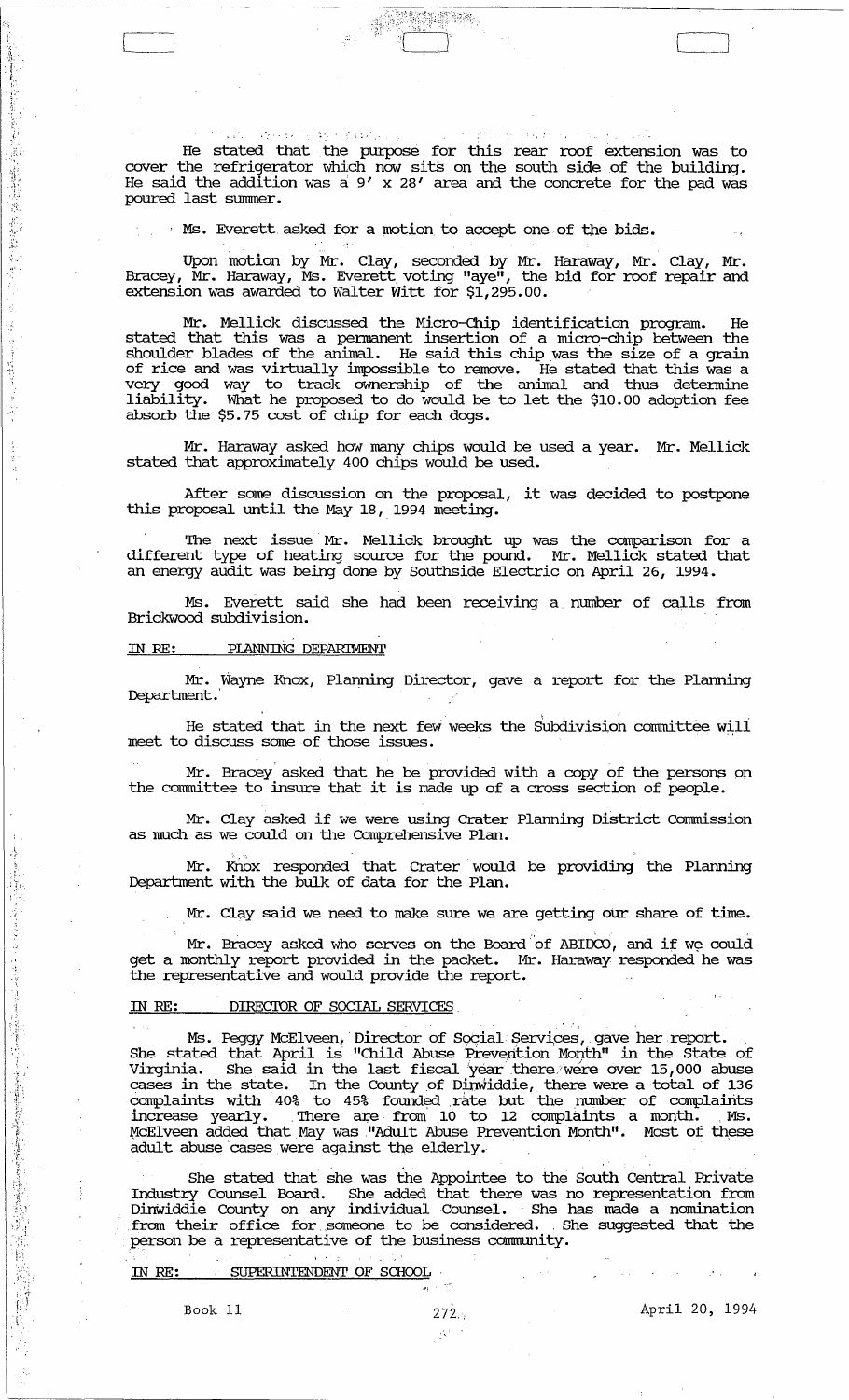There was not a representative from the School Board or Office on Youth present. Ms. Ralph brought to the attention of the Board of SUpervisors that a recommendation for Youth commission members had been included in their packet ahead of time for their consideration. She stated that if action was taken at the next day meeting it would be adequate time to get this done by May.

Ms. Everett asked the Board if they were prepared to take action on the recommendation now.

Mr. Clay said these people are appointed every year and he would like to get someone in to give a brief overview of what they do and how they are selected. He said he would like to go ahead and vote on them but he would still like to get an explanation.

 $\mathcal{P}_1$  Upon motion by Mr. Clay, seconded by Mr. Haraway, Mr. Clay, Mr.  $\mathcal{L}/\mathcal{L}$  Haraway, Mr. Bracey, Ms. Everett voting "aye", the following persons were nominated to the Youth Commission: -; 3 year terms: Marianne Feeney - Student Assistance Counselor

Dinwiddie High School

Patsy Barnes - Dinwiddie Extension services

1 year terms: Emily Newman - student carlos Branch - stUdent Melanie Springston - student Randall Marston - student Brian Pittman - student

#### IN RE: **RECREATION**

ĭ

Mr. Tony Rinaldi, Director of Recreation, gave his report to the Board. His addendum to the report was that the Hershey Track meet will be held on May 21st with a rain date of May 28th.

Mr. Rinaldi added that all the work on the ball fields for this year had been done.

Mr. Bracey asked about the concession stand at Dinwiddie County Middle School. Mr. Rinaldi said the gentleman was out at the school *'bib*  days ago and told him that the job would be finished in 30 days.

Mr. Haraway complimented Mr. Rinaldi on the job that he has done on the fields.

### IN RE: FUBLIC SAFETY DIRECTOR

Mr. David Nichols, Public Safety Officer, gave his report. He said that he had received the revised Emergency Operations Plan and asked for an adoption of the revised Plan.

*y* Upon motion of Mr. Bracey, seconded by Mr. Clay, Mr. Clay, Mr •  $\sim$   $\ell^{4^{J^{\{1\}}}}$  Bracey, Mr. Haraway, Ms. Everett, voting "aye", the following resolution was adopted:

> WHEREAS, the Dinwiddie County Board of SUpervisors is greatly concerned with the health, safety, and welfare of its citizens and desires that the best possible emergency services be available to them; and

> WHEREAS, the Commonwealth of Virginia Emergency Services and Disaster law of 1973 requires that each city and COWlty develop and maintain a current Emergency Operations Plan which addresses its planned response to emergency situations, and

> WHEREAS, such a plan has been developed by the County Office of Public Safety in coordination with the Virginia Department of Emergency services with input from responsible local agencies;

NOW THEREFORE, BE IT RESOLVED by the Dinwiddie County Board

لأنبذت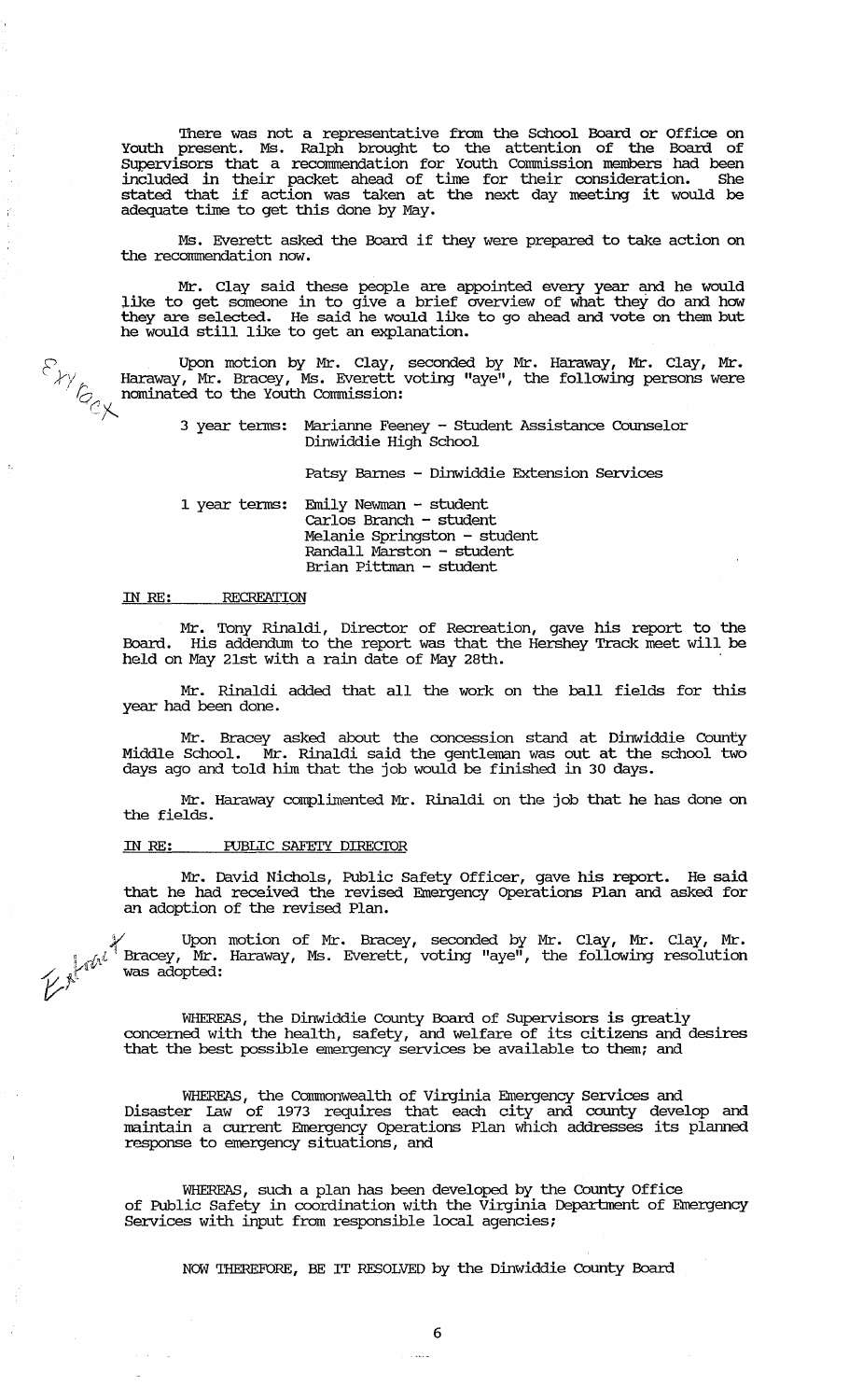of Supervisors this the 20th Day of April, 1994, that the County of<br>Dinwiddie Emergency Operations Plan be and it is hereby adopted as the basic plan for County emergency services.

 $\mathbb{F}^{\text{rec}}_{1}$  ,  $\mathbb{F}^{\text{rec}}_{2}$  ,  $\mathbb{F}^{\text{rec}}_{2}$  ,  $\mathbb{F}^{\text{rec}}_{2}$ 

 $\left(\begin{array}{c} \begin{array}{c} \begin{array}{c} \begin{array}{c} \end{array}\\ \end{array}\right) \end{array}$ 

BE IT FURTHER RESOLVED that those County officials charged with planning and operational responsibility in the Emergency Operations Plan become knowledgeable of such responsibilities and be prepared to execute their respective responsibilities upon notification of implementation of the plan.

Mr. Nichols gave additional infonnation on the Shelter Exercise Workshop scheduled for Friday, April 29, 1994. He stated that the Hurricane Exercise is April 1994.

Mr. Nichols summarized the articles which were included with his report. He also brought to their attention the report fram the National Weather Services on the Tornado Outbreak on August  $6, 1993.$ 

Mr. Nichols next item was the bids on the ladder truck. He stated that they were due on May, 6, 1994 at 2:00 p.m. He had talked to Mr. Burgess, County Administrtor, about this and they were putting together the appropriate paperwork.

Mr. Nichols also stated that he had talked to Paul Jacobson, County Attorney, about price gouging. Mr. Jacobson's suggestion was that we not pursue it any further. He asked the County Attorney, Mr. Dan Siegel, if he had any comments on this issue. Mr. Siegel commented on Dillon's Rule and how it applies to this issue.<br>
Mr. Nichols said that the committee was working on a report on Self Contained Breathing Apperatus.

Mr. Nichols said that the committee was working on a report on Self Contained Breathing Apperatus.

He then introduced Mr. Dennis Hale, of the Ford Volunteer Fire Department. Mr. Hale spoke on behalf of all fire departments concerning EMS in Dinwiddie County. He said the desire was to allow David Nichols to pursue a countywide EMS license for the fire companies of Dinwiddie county. Mr. Hale was asked if Dinwiddie Rescue Squad was in favor of this request. Mr. Hale said he did not know.

It was the wish of the Board members for Mr. Burgess, County Administrator, to coordinate a meeting to find out what has happened in the last 18 months with the parties involved and come back with a report to the Board at the next meeting.

Ms. Everett stated that they would try a meeting and if it was not successful, then they would get with the Fire Departments and pursue their request.

#### IN RE: WASTE MANAGEMENT

i: I,.  $\hat{p}$ 

|拡大事長の過度の提示を受け

·t

Mr. Dermy King, Director of waste Management, reported that the landfill officially closed on April 9, 1994 and nothing else is being accepted there. He said Shoosmith is completing the closure.

Mr. King said he put an article in the Monitor advising the<br>As about some of the things which are going on at the landfill. He citizens about some of the things which are going on at the landfill. said most people's thoughts were not in line with the way things really are.

. Mr. King discussed the buy out of Southern Atlantic Services, Inc. He stated that there was \$25,000.00 set aside in this year's budget for the purchase of a rolloff to handle same 'of the trash. He stated that in the same budget in another place there was \$19,000.00 for qumpster containers. He stated that the 1974 Ford 3208 Cat., which has a chassis better than one whiqh would cost over or around \$18,000.00, will cost \$14,900. 00 He said there is also a new compactor, two used compactor, three 40 cubic yard containers, and 48 cubic yard containers. Mr. King felt this was a good deal since the county is talking about the creation of manned sites.

Ms. Everett asked Mr. Burgess for a recommendation on this purchase. Mr. Burgess recommended that the equipment be purchased.

 $\begin{pmatrix} \frac{\partial}{\partial x} & 0 \\ 0 & 0 \end{pmatrix}$ 

 $\sim$   $\alpha$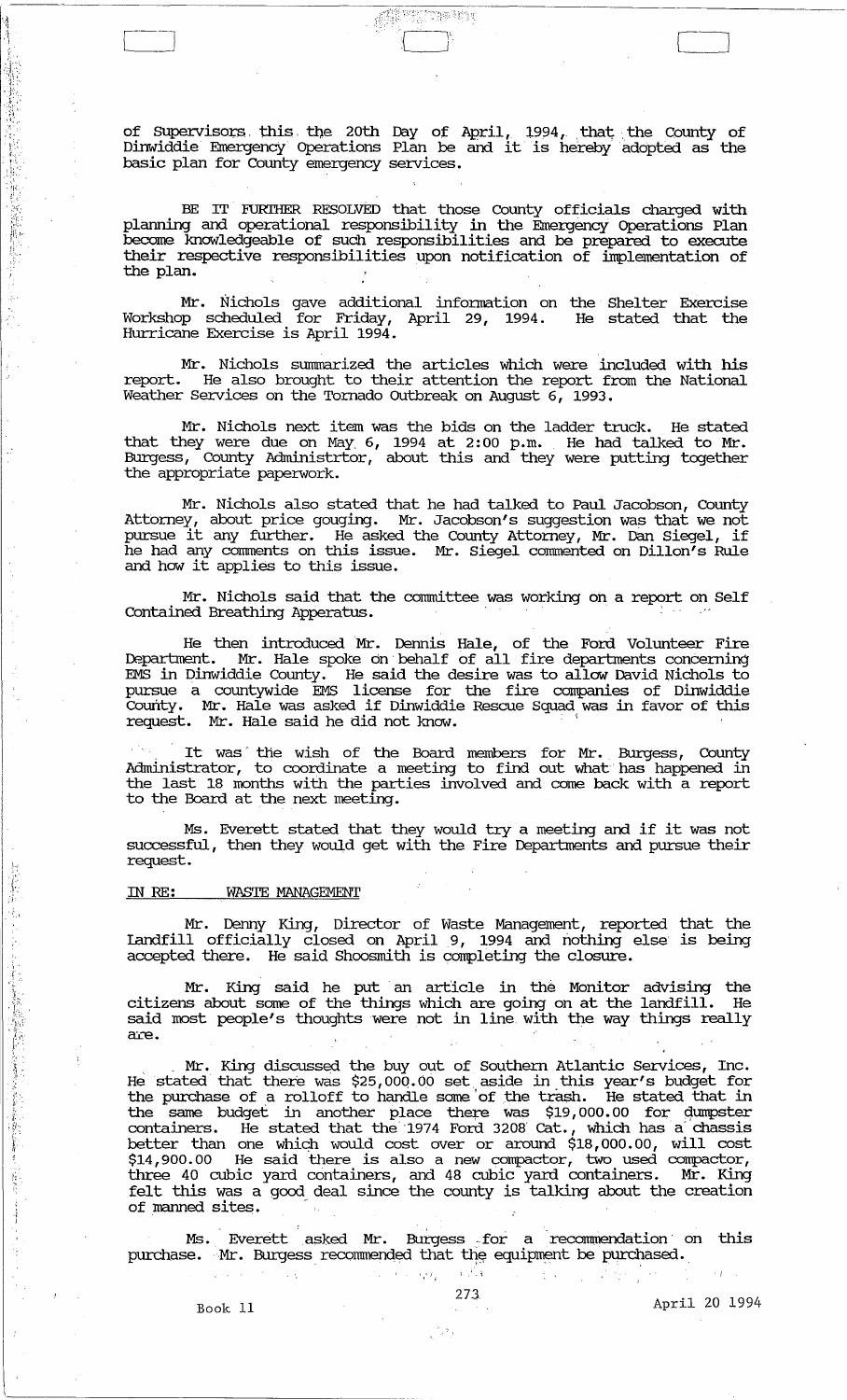Upon motion by Mr. Bracey, seconded by Mr. Clay, Mr. Clay, Mr. Bracey, Mr. Haraway, Ms. Everett voting "aye", the Board authorized the purchase of the Southern Atlantic Services, Inc. equipment as described at \$27,000.00.

Mr. Bracey asked about the Olgers store site where vehicles are sitting at the site for sale.

Ted Baxter said he felt like the tires which are being put in the dumpsters in the Ford area are coming from outside the county. that it is costing the county and it needs policing.

Mr. Bracey stated that he had gone to Rohoic and seen how bad it was over there. He had a suggestion from someone who thought it was a good idea to have someone there to police all the sites and close the Rohoic site from sun down to sun up.

#### IN RE: COUNTY ATIORNEY

Mr. Dan Siegel, County Attorney, said he did not have a report but would answer any questions.

Mr. Bracey asked if he was ready to address Mr. Ragsdale's proposal.

Mr. Siegel said that was something that would be discussed later in the meeting.

# IN RE: lAKE CHESDIN FISHING PIER

Mr. Mark Wood, Project Engineer with the Department of Game and Inland Fisheries, requested a fishing pier be built at lake (hesdin Public Boad Landing and that the county provide a handicapped accessible bathroom unit. He also stated that in order to continue having a caretaker to mow the grass, pick up trash, clean restrooms, etc, the \$2.00 charge on parking should be continued.

Mr. Bracey asked if the company the county was renting from had portable bathroom units. Ms. Ralph stated that the bathrooms are stationary now.

Mr. Wood said it might be cheaper to rent a portable unit rather than add on to the present bathrooms. He said the cost would be \$65.00-\$70.00 per month for a BFM Port-a.John, and a Johnny on the Spot would nm \$85.00 per month. He stated that this cost would be incurred approximately 9 months a year from March 1 thru November.

He stated that this fishing pier would also be handicapped accessible with low railings for fishing from wheelchairs and would also be accessible for children to fish.

Mr. Bracey asked why the pier was being located so close to the dam. Mr. Wood answered that the cost of constructing the pier reduces the closer to deep water it is located.

Mr. Haraway stated that if we rented the port-a-johns, in two years we would have paid out what it we rented the port-a-joins, in two years<br>we would have paid out what it would cost to build on to the present bathrooms.

Upon motion by Mr. Bracey, seconded by Mr. Clay, Mr. Clay, Mr. Bracey, Mr. Haraway, Ms. Everett, voting "aye", the Board of Supervisors voted to provide handicapped restroom facilities at the lake (hesdin Public Boat Landing.

Ms. Everett asked how long Mr. Wood thought it would take to get the fishing pier construction completed.

Mr. Wood stated that it would take anywhere from 60 to 90 days to complete. Ms. Everett asked if a resolution from the Board would speed up the process.

Upon motion by Mr. Bracey, seconded by Mr. Clay, Mr. Clay, Mr. Bracey, Mr. Haraway, Ms. Everett, voting "aye", BE IT RESOLVED by the Board of supe:rvisors of Dinwiddie County, Virginia, that a resolution

~ Kraet

والمسا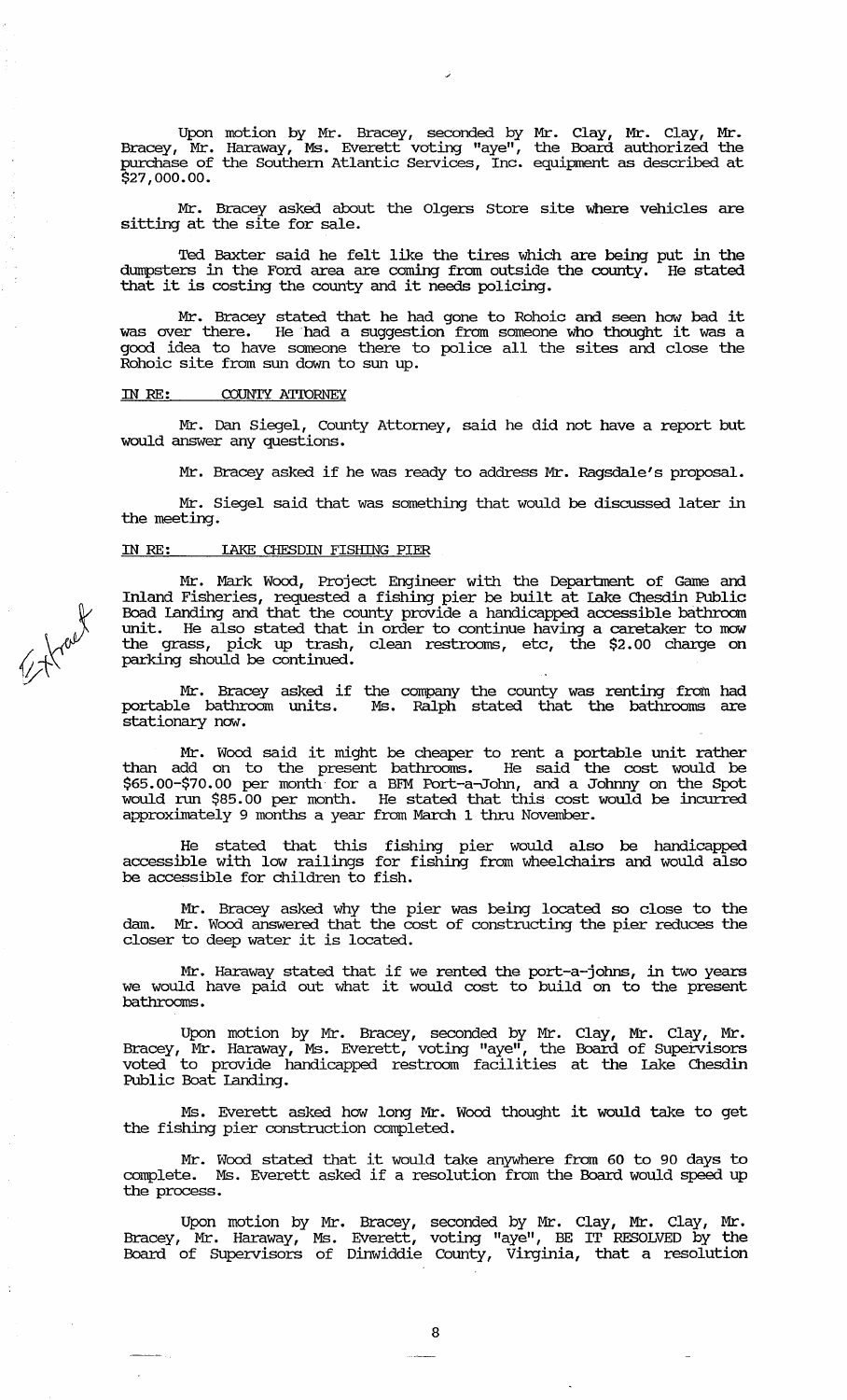favoring the construction of a fishing pier at the Lake Chesdin Boat Ianding be forwarded to the Department of Game & Inland Fisheries.

WERK OPA

ម្ពុជ្ជ

Ms. Ralph asked if there has been approval from the Appomattox River Water Authority. Mr. Wood said there was going to be a stipulation in the deed that if the pier ever became an enforcement problem, the In the deed that if the pier ever became an

#### IN RE: REQUEST FOR PAGER-MAGISTRATE

". 1:1,"'  $\frac{\partial}{\partial t}$  , i <1 .\  $\frac{1}{2}$ 

> I . ; I

 $\begin{pmatrix} 1 & 1 \\ 1 & 1 \end{pmatrix}$ 

不能能够 的过去分词

file when the file

This request was postponed until Mr. Harry Clay was able to present the request to the Board.

## IN RE: DINWIDDIE AIRroRI' & INIUS'IRIAL AUl'HORITY <u>RENEWAL OF NOTE</u>

Mr. Charles Burgess, County Administrator, referred the Board to their packets containing a copy of a promissory note in the amount of \$100,000.00 and the request by the Airport Authority to renew the note.

Ms. Ralph said maybe it should be extended for a longer period of time since this is the third time it has been renewed. She said the Board, or course could demand payment.

Mr. Bracey said he did not have a problem with extending the time, but he wanted Mr. Burgess'to have a discussion with the Authority and find out when they planned to pay the county for this note.

Upon motion by Mr. Clay, seconded by Mr. Haraway, Mr. Clay, Mr <sup>~</sup> Haraway, Ms. Everett voting "aye", Mr. Bracey voting "nay", the Board of SUpervisord voted to extend the promissory note for a period of one year, expiring April 30, 1995, with Mr. Burgess keeping them posted on the progress of plans to pay the note. '

#### IN RE: COUNTY ADMINISTRATOR COMMENTS

## **1. Audit** Proposals

Mr. Burgess stated that there were 6 responses to the request for Audit services and 3 of the 6 firms were interviewed. Interviews were conducted by the Audit Selection Committee and they are now making a recommendation with a priority list as follows:

1. Montoro & Associates, Richmond, Virginia

2. Robinson, Fanner, Cox Associates, Richmond, Virginia

3. Goodman & Company, Richmond, Virginia

Mr. Burgess requested authorization from the Board to conunence negotiation for contractual purposes with the #1 rated firm.

Mr. Bracey asked what the purpose of the Audit requests were.

Mr. Burgess stated that due to Federal and State requirements, it<br>pught that the time was right to bid the job out again. He stated was thought that the time was right to bid the job out again. He stated that a connnittee made up of Mrs. Ralph, Mrs. ToWnsend, Mr. Haraway, Mr. Jones, and Mr. Hubbard convened and reviewed the applications presented, conducted 3 interviews, and prepared a priority list.

Mr. Bracey asked if the #1 rated finn was the low bidder.

Mr. Burgess stated that there is no bid involved in an RFP process but you could ask for a nonbinding cost estimate. He said now they have to enter into negotiations with the finn for contractual purposes. He said if the corrnnittee reaches an irrpass with the finn, then they could said if the committee reduces on impass with the limit,

Mr. Bracey asked what other counties or government agencies do they work for.

Mr. Burgess said they worked for several towns and/or counties, but he could not recall them specifically. .

Mr. Bracey stated that he hoped this was not being done because someone did not like the services of the present firm.

Book 11  $274$  April 20, 1994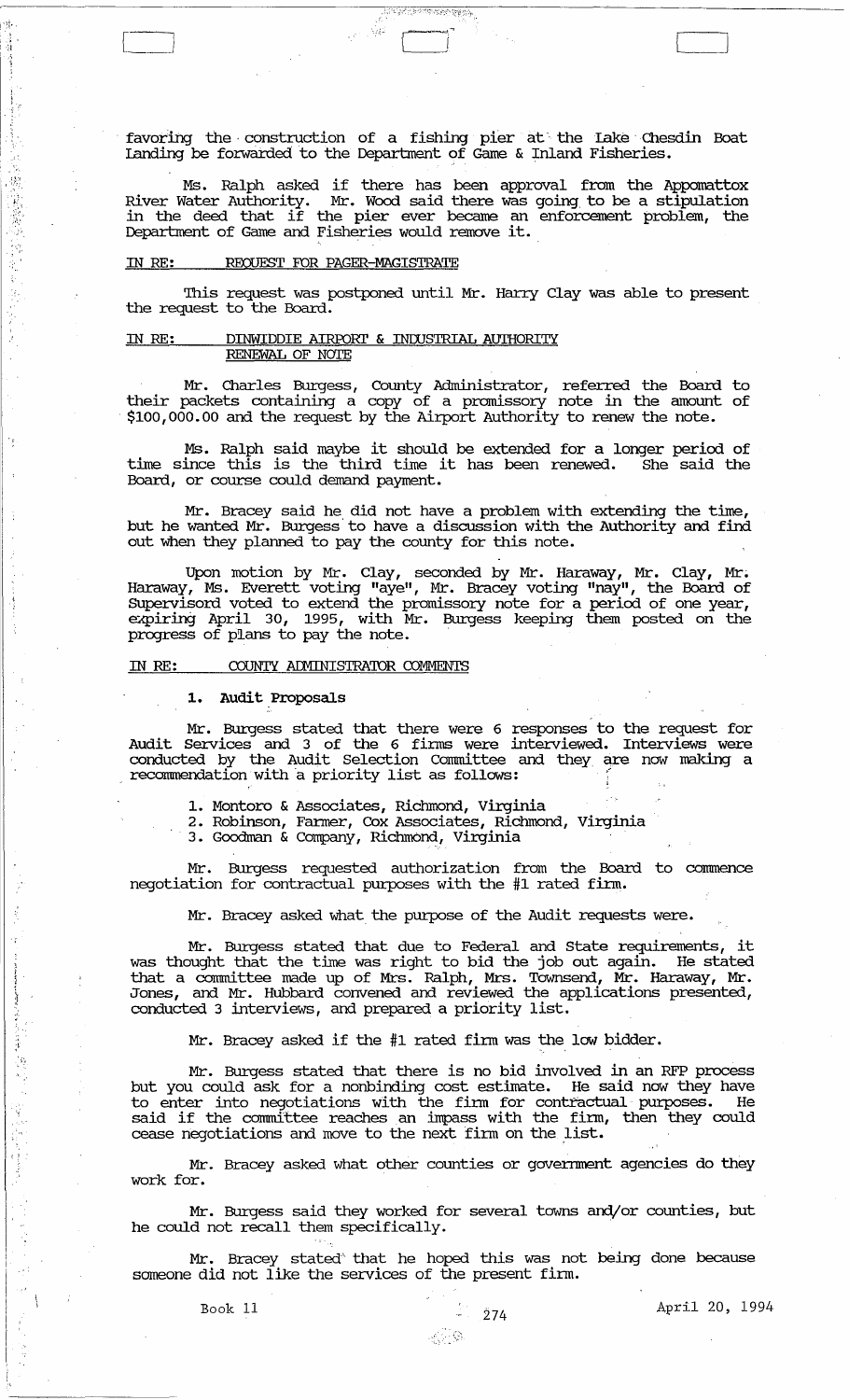Mr. Clay commented that the County had had a long association with Robinson, Fanner, Cox Associates and in his opinion they had done a pretty good job. He said we know this firm and what they will do and the others we have to try out now.

Upon motion of Mr. Haraway, seconded by Mr. Clay, Mr. Clay, Mr. Bracey, Mr. Haraway, Ms. Everett voting "aye", the Board authorized Mr. Burgess to commence negotiations with Montoro & Associates, the #1 rated firm. Mr. Haraway stated tht if during the negotiations the firms price iffin. Mr. Haraway stated the Ir during the negociations<br>is higher than RFC, it should be brought back to the Board.

2. Tax increase on cigarettes.

The next issue was a resolution opposing the 75 cents tax increase on cigarettes.

Upon motion by Mr. Clay, seconded by Mr. Haraway, Mr. Clay, Mr. Bracey, Mr. Haraway, Ms. Everett voting "aye", the following resolution was adopted:

WHEREAS, Dinwiddie County is a major producer of flue-cured tobacco;

WHEREAS, Tobacco dollars turn over about four times in the local economy, Dinwiddie tobacco growers currently provide an economic impact of \$22,584,425.00;

WHEREAS, All Dinwiddie businesses, like department stores, grocery stores, fann supply dealers, banks and others dependent upon a strong tobacco economy;

WHEREAS, Every citizen of Dinwiddie County benefits from the taxes paid by tobacco growers and smokers which are used to build roads, schools and other forms of public assistance;

WHEREAS, Tobacco growers already generate an average of \$62,000 in state and federal taxes for each acre produced for domestic consumption while the farmer receives a gross return of only \$3,200;

NOW, THEREFDRE BE IT RESOLVED, that the Board of SUpervisors of Dinwiddie County, Virginia, in its support of the right to produce, sell and consmne tobacco and in full support and recognition of the value of tobacco to Dinwiddie County fully endorses:

1. No new tobacco tax increases on any level of goverrnnent;

2. A broad based financing program for health care reform in which tobacco growers do not provide a disproportionate share of the financing since all Americans will benefit from it:

That tobacco taxes not be earmarked for tobacco grower "retraining" programs.

Adopted this 20th day of April 1994.

# 3. VLGMA Conference

maria,

Mr. Burgess requested authorization to attend the Virginia Local Goverrnnent Management Association Conference in Virginia Beach on June 22-24. He stated that registration fee was \$175.00 with lodging at \$127.00 per night.

Mr. Haraway moved that the request be approved.

Mr. Clay stated that he was in opposition to the request. He felt that the cost of lodging was high.

Ms. Everett stated that there is a lot of legislation to be learned and she felt networking was very important.

Mr. Burgess stated that this particular organization consists of managers and administrators in the state. Topics this time deal with efficiency and reinventing government.

 $\forall \Sigma$